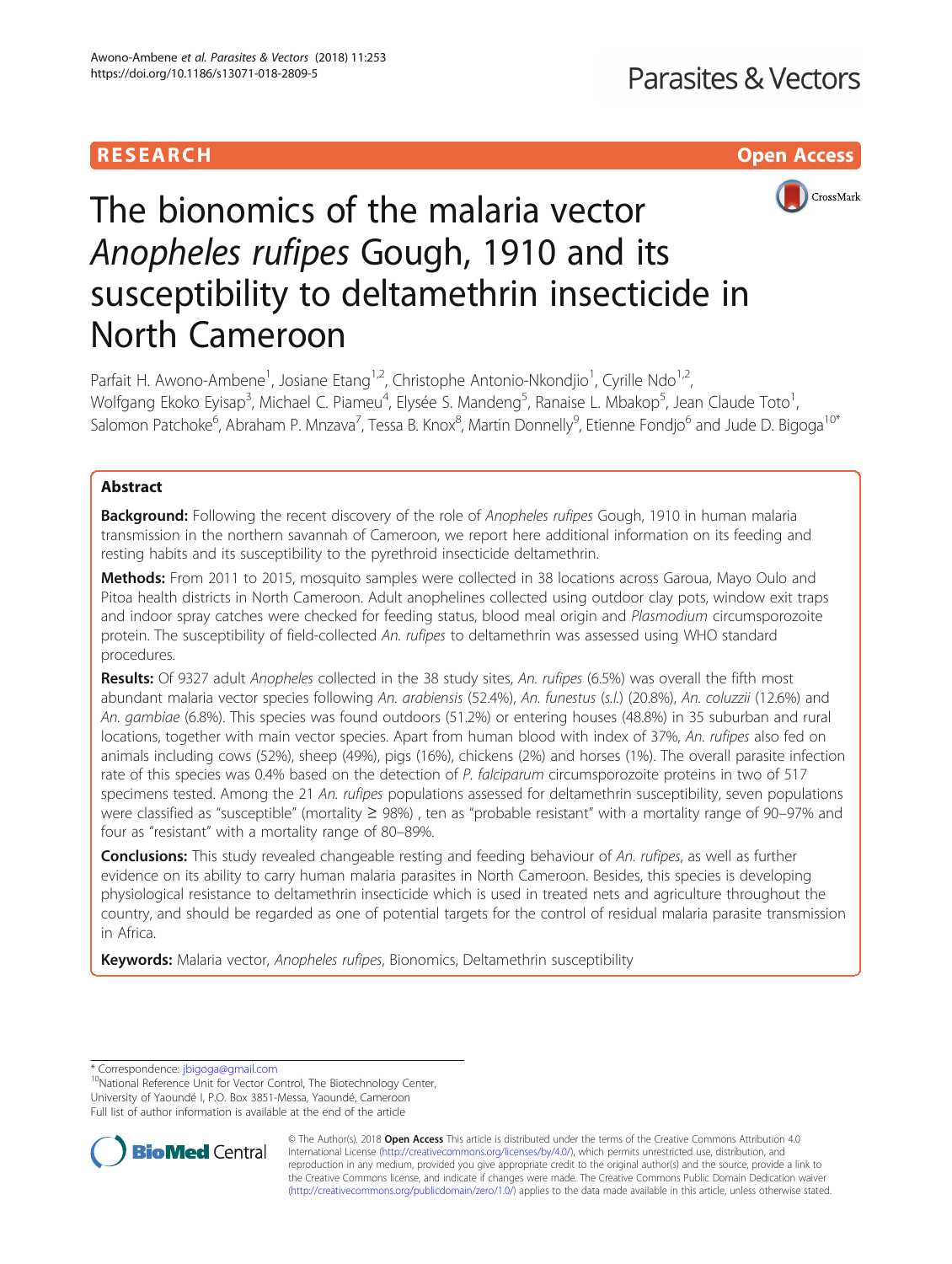## Background

The Anopheles fauna of the Afrotropical region has about 150 species, and almost 20 species are involved in the transmission of malaria parasites to humans [[1\]](#page-9-0). Between 2010 and 2015, there was a 13% reduction of the population at risk of malaria in sub-Saharan Africa. However, most cases (90%) and deaths (92%) still occur in the WHO African Region [[2\]](#page-9-0). In Cameroon, the disease is endemic throughout the country, with some variations on the transmission intensity in specific areas such as highlands and Sahel. The estimated number of malaria cases in the country was almost 1.2 million cases in 2013 [[3\]](#page-9-0). The vast majority of cases and related deaths are due to P. falciparum, with P. malariae and P. ovale species being of minor importance. Plasmodium falciparum malaria is responsible for 36% of outpatient consultation, 67% of childhood mortality and 48% of hospital admissions [[4](#page-9-0)]. Various interventions such as targeted case management of vulnerable groups (children under 5) and mass prevention strategies mostly based on the general use of long-lasting insecticidal nets (LLINs) against vectors have contributed to significantly reduce the overall malaria prevalence from 46. 3% in 2008 to 26.5% in 2013 [[4\]](#page-9-0). However, this progress may be compromised by the risk of development of drug resistance in parasites and of vector resistance to insecticides.

Vector control is currently a key strategy to prevent malaria in Cameroon and other endemic countries. Six anopheline species also distributed across the African region are considered as main local vectors of human malaria parasites: Anopheles gambiae Giles, 1902; An. coluzzii Coetzee et al., 2013 (see [\[5](#page-9-0)]); An. funestus Giles, 1900; An. arabiensis Patton, 1905; An. nili Theobald, 1904; and An. moucheti Evans, 1925. Alongside these main vectors, several species of socalled "secondary vectors" contribute locally to continuous identified transmission of malaria  $[6-8]$  $[6-8]$  $[6-8]$  $[6-8]$ : An. paludis Theobald, 1900; An. carnevalei Brunhes et al., 1999 (see [[9\]](#page-9-0)); An. coustani Laveran, 1900; An. marshallii Theobald, 1903; An. ziemanni Gruenberg, 1902; An. pharoensis Theobald, 1901; An. hancocki Edwards, 1929; An. wellcomei Theobald, 1904; and An. ovengensis Awono-Ambene et al. 2004 (see [[10\]](#page-9-0)). The recent revision of the list of malaria vectors to include two additional species, An. ziemanni [[11\]](#page-9-0) and An. rufipes [\[12](#page-9-0)], suggests that full assessment of potential malaria vectors across the country is needed. Several studies conducted in areas where LLINs are used in large scale have revealed deltamethrin resistance in An. gambiae (s.l.) and An. funestus populations [\[13](#page-9-0)–[16](#page-9-0)]. With the intensification of use of insecticidal vector control interventions, the landscape of local malaria epidemiology and insecticide susceptibility may change. New vectors may be introduced or well established vectors may become scarce, potentially with an expansion of insecticide resistance to marginalized potential vector species. In fact, changes in vectorial capacity may also occur in some anopheline species previously known as non-competent malaria vector species, such as An. rufipes.

Anopheles rufipes Gough, 1910, which belongs to the subgenus Cellia and series Neocellia is mostly distributed in tropical savannas of the sub-Saharan region. Apart from this typical form, there is a darkform (Anopheles rufipes brousseri Edwards, 1929) also found in these areas  $[17]$  $[17]$ . In Cameroon, the typical form An. rufipes, is regularly found in mosquito collections from northern region [\[12](#page-9-0)]. Its larvae normally develop in various standing and open water pools (e.g. rice fields, stream pools) which are also typical aquatic habitats for immature stages of An. gambiae (s.l.). In North Cameroon, main vector species belong to the An. gambiae complex, An. funestus  $(s.s.)$  and An. *pharoensis* [\[7](#page-9-0)], for which patterns of feeding and resting behavior, as well as the status of susceptibility to insecticides are increasingly documented [[7,](#page-9-0) [13](#page-9-0)–[16\]](#page-9-0). This region has a long history of pesticide utilization in agriculture and vectors have developed phenotypic resistance to DDT and pyrethroids, with multiple insecticide resistance mechanisms [\[14](#page-9-0), [15](#page-9-0), [18\]](#page-9-0). However, despite the abundance of An. rufipes in northern regions of Cameroon, very little attention has been given to this species bionomic as it was previously considered a non-competent malaria vector based on its zoophilic tendencies [[17\]](#page-9-0). Following the recent publication of a cross-sectional survey on the role of this species in human malaria transmission in North Cameroon  $[12]$  $[12]$ , we report further information on its feeding and resting habits, and first evaluation of its susceptibility to deltamethrin, the main pyrethroid insecticide of LLINs used in this area.

## Methods

## Study period and sites

Cross-sectional studies were conducted once each year during the rainy season (September to November) from 2011 to 2014 in 38 locations (clusters) belonging to three health districts (Garoua, Mayo Oulo and Pitoa) in the North region of Cameroon (Fig. [1](#page-2-0)). In the year 2015, the field survey was limited to larval collections and susceptibility tests on adults in different study sites. The three health districts are located in the tropical domain of the North region of Cameroon, and served as regional sentinel sites for monitoring of the efficacy of LLINs since the nationwide mass distribution of 2011.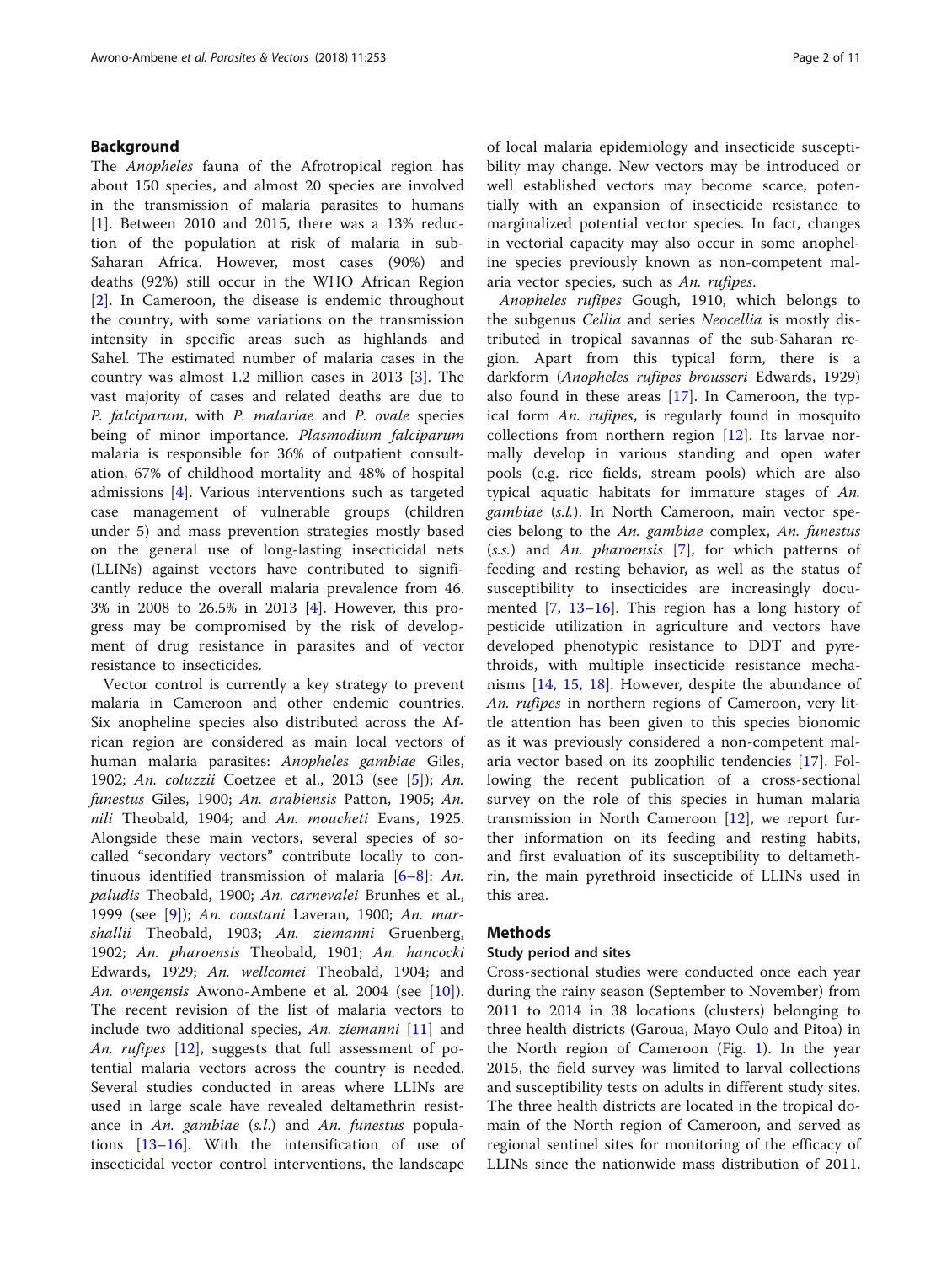<span id="page-2-0"></span>

The full description of the selected health districts and their respective study sites has been made in previous reports [[12,](#page-9-0) [19\]](#page-9-0).

#### Mosquito collections

Mosquito collections were performed every year between September and November using the dipping technique for larval collections and three conventional adult mosquito sampling methods: outdoor clay pots (OCPs), window exit traps (WETs) and indoor spraying collections (ISCs) [[20,](#page-9-0) [21\]](#page-9-0). The adult mosquito trapping methods were chosen to specifically target resting mosquitoes as they enter or leave the houses, and also when they rest outdoors [[22\]](#page-9-0).

OCPs used as outdoor shelters for mosquitoes were approximately 0.5 m in diameter with an opening 20 cm wide. At each location, 9 OCPs were used for trapping outdoor resting mosquitoes in 3 dwellings each one separated by approximately 200–300 m. Per dwelling, a set of 3 OCPs were placed outside in a radius of 1–5 m from the houses, with the opening mouth directed away from sunlight. Five to ten liters of water were poured into each pot to keep it moist during the two consecutive nights of sampling. OCPs were placed at 18:00 h and left overnight. OCPs were

then visited every morning between 7:00 and 8:00 h and mosquitoes found inside the pots were collected with mouth aspirators and transferred into paper cups for subsequent analyses.

WETs were set up from 18:00 to 7:00 h to collect mosquitoes that attempted to escape from bedrooms. Per location, 10 rooms were selected and equipped with WETs adapted from the model developed by Muirhead-Thomson [[23,](#page-9-0) [24\]](#page-9-0). WETs were placed over the window of each selected bedroom and left overnight for 2 consecutive days. Mosquitoes were then collected from each trap every morning between 7:00 and 9:00 h using a mouth aspirator, and transferred in paper cups for further analyses.

ISCs were performed once between 6:00 and 9:00 h in rooms used for WETs. After covering the entire floor space and objects with white sheets, the rooms were then sprayed with commercial aerosols containing deltamethrin insecticide and closed for 10–15 min. Mosquitoes that fell on the sheets were picked up, counted and individually preserved on silica gel in tubes.

For larval collections, anopheline larvae and pupae samples were collected by dipping from active breeding sites [\[20\]](#page-9-0). Each year, samples were pooled per study site and brought to a local insectary rearing conditions, until  $F_0$  adult emergence.

## Mosquito processing

Adult specimens were morphologically identified using keys for the species of the genus Anopheles [[17\]](#page-9-0), and An. rufipes were separated from other local anopheline species by checking its typical characters on wings, legs and maxillary palp [[25\]](#page-9-0). Members of the An. gambiae complex found in sympatry with An. rufipes were identified using PCR methods [[26\]](#page-9-0). The physiological status of Anopheles samples was visually assessed as "blood-fed", "gravid", "half gravid" or "unfed". All Anopheles specimens were screened for P. falciparum circumsporozoite protein (CSP) [[27,](#page-9-0) [28](#page-9-0)] and for blood meal origin (if freshly fed Anopheles samples) by ELISA methods [\[29](#page-9-0), [30](#page-9-0)]. For the latter, monoclonal antibodies against human, cow, pig, horse, chicken and sheep blood were used.

## Insecticide susceptibility testing

Susceptibility of adult An. rufipes mosquitoes to deltamethrin was assessed using WHO test kits and standard procedures [[31](#page-9-0)]. Test kits including impregnated papers, test tubes and accessories were purchased from the WHO reference center at the Vector Control Research Unit, University Sains Malaysia. Insecticide susceptibility tests were performed on  $F_0$  females that emerged from aquatic stages (larvae and pupae). Batches of 20–25 two- to four-days-old unfed An.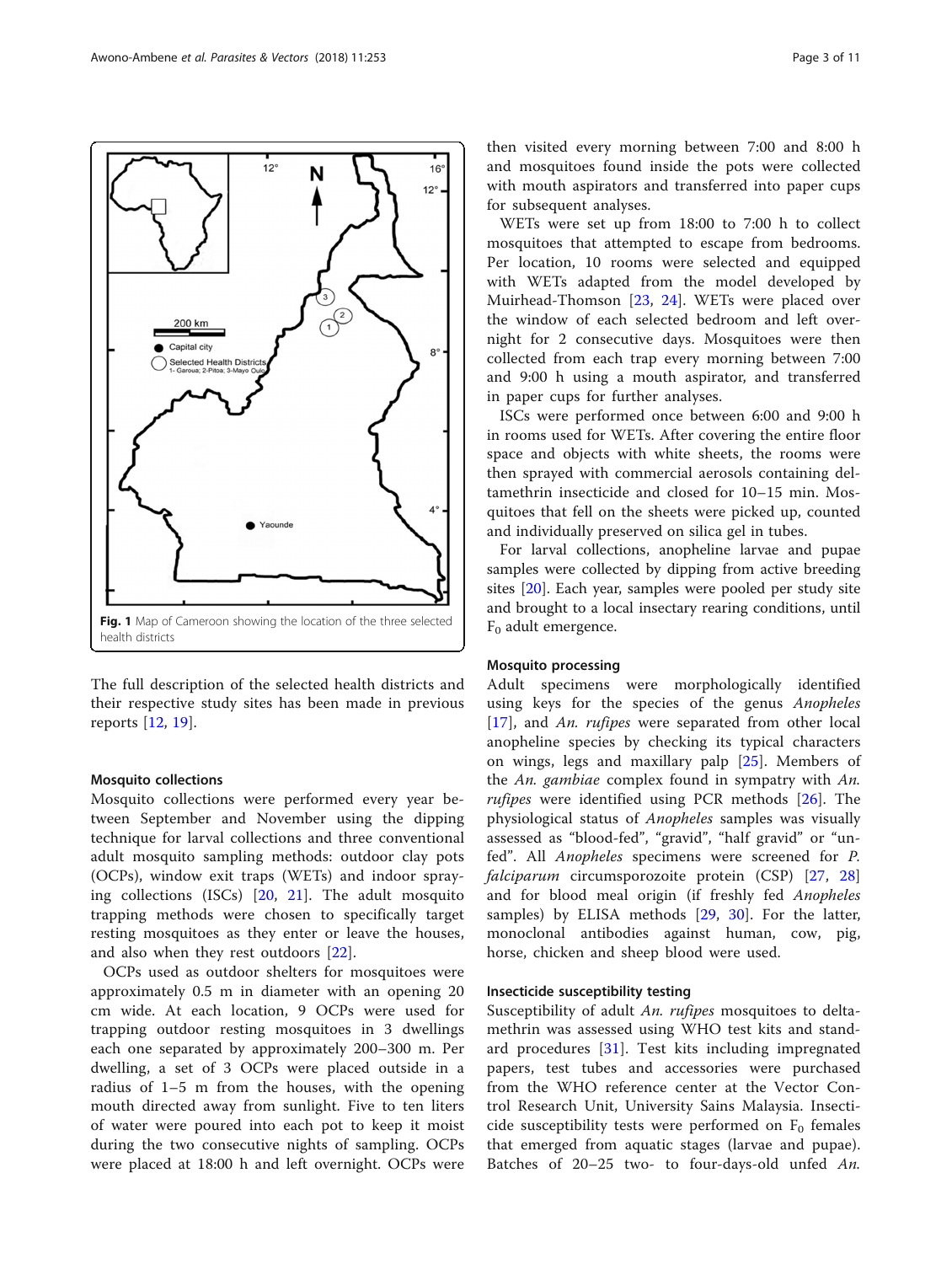rufipes were exposed to filter papers impregnated with 0.05% deltamethrin. Another batch was at the same time exposed to untreated filter papers to serve as a control. The number of knocked down mosquitoes was recorded during exposure (60 min), and then tested mosquitoes were transferred to holding tubes with cotton pads soaked with 10% sugar to determine the mortality 24 h post-exposure. Susceptibility tests were concomitantly performed with the Kisumu susceptible reference strain of An. gambiae (s.s.).

## Data analysis

The circumsporozoite infection rate was calculated as the proportion of mosquitoes tested positive for P. falciparum circumsporozoite protein by ELISA. The overall human blood index (HBI) was determined as the proportion of mosquitoes identified to have fed on human blood by ELISA, i.e. included all mosquito samples positive for human blood meals either alone or mixed with other blood meals (undetermined blood sources were not considered). For each susceptibility test, the mortality rate was calculated as the proportion of dead mosquitoes over the total number of exposed specimens, when < 5% mortality was recorded in the control replicates. In the cases where the control mortality was  $\geq 5\%$  but < 20%, the mortality rate of tested samples was adjusted using Abbott's formula [\[32\]](#page-9-0). Resistance status was evaluated according to the WHO criteria [[31](#page-9-0)]. Knockdown times for 50 and 95% (KDT<sub>50</sub> and KDT<sub>95</sub>) An. rufipes tested mosquitoes were estimated using a log probit model performed with WINDL software (version 2.0, 1999). The recorded  $KDT_{50}$ were compared with that of the Kisumu reference susceptible strain by estimates of  $KDT_{50}$  Ratios ( $KDT_{50}R$ ). For the statistical analysis, data were analyzed using Chisquare tests of the free online statistic tools of AnaStats 2016. The level of significance was  $\alpha$  = 0.05.

## Results

#### Anopheline density and distribution

A total of 9327 adult Anopheles were collected during 4 successive years (2011–2014) using the three sampling methods, among which 609 An. rufipes individuals were identified (6.5%) alongside An. gambiae (s. *l.*)  $(71.8\%)$  and An. funestus  $(s.l.)$   $(20.8\%)$  (Table 1). Six other species represented less than 1% (81/9327) of total samples i.e. An. pharoensis, An. paludis, An. ziemanni, An. coustani, An. nili and An. longipalpis. Anopheles rufipes samples was identified across 35 of 38 selected study locations (including 3 locations positive at larval stages) (Fig. [2](#page-4-0)).

## Resting behavior

The proportion of An. rufipes samples resting in outdoor pots was 51.2 vs 22.0% of those entering houses before resting indoors ( $\chi^2$  = 70.244,  $df$  = 1, P < 0.001). As shown in Table 1 and compared with main vector species, An. rufipes [as An. funestus (s.l.)] showed a consistent propensity to rest outdoors than An. gambiae (s.l.)  $(x^2 = 130.561, df = 1, P < 0.001)$ . This observation was enhanced by the high percentage of An. rufipes samples attempting to escape through WET (54.9%) after entering houses compared with that of An. funestus  $(\chi^2 = 85.412, df = 1, P < 0.001).$ 

## Blood-feeding status and indices

In total 581 An. rufipes samples were checked for their feeding status, among which 379 (65.2%) were blood-fed, 125 (21.5%) unfed and 77 (13.3%) gravid and/or halfgravid. The highest percentage of blood-fed samples was recorded in WET (74.9%), followed by those collected by ISCs (64.0%) and in oudoor pots (60.5%), respectively This seems to be positively correlated with the exophilic habits of this vector species.

A total of 329 blood samples from An. rufipes were checked for blood meal origins, and 22 different blood meal combinations were recorded. About 18.5%  $(n = 61)$  blood meals were exclusively from human origin, 12.8% ( $n = 42$ ) were a mixture of human and animals, 30.1% ( $n = 99$ ) were from five single animal hosts including cows (14.3%), sheep (11.6%), pigs (4%) , chickens and horses, 24.3% ( $n = 80$ ) were a mixture blood meals taken from two or more animal hosts and 14.3% ( $n = 47$ ) were undetermined (Fig. [3\)](#page-5-0).

The overall human blood index of An. rufipes was 37% with insignificant variations between indoor (53%), outdoor (35%) and window exiting (33%) samples  $(\chi^2 = 4.801, df = 2, P = 0.0907)$  (Table [2\)](#page-6-0). This suggests plasticity in resting and feeding behavior

Table 1 Number (n) and frequency (%) of Anopheles rufipes and other anophelines collected by three conventional methods from study districts of the North Cameroon

| Sampling<br>methods | An. rufipes |      | An. gambiae (s.l.) |       | An. funestus |       | An. pharoensis |      | Anopheles sp. |               | Total anophelines |       |
|---------------------|-------------|------|--------------------|-------|--------------|-------|----------------|------|---------------|---------------|-------------------|-------|
|                     |             | %    | n                  | $\%$  | n            | $\%$  | n              | %    | n             | $\%$          | n                 | $\%$  |
| <b>OCP</b>          | 312         | 3.35 | 1787               | 19.16 | 1231         | 13.20 |                | 0.12 | 3             | 0.14          | 3354              | 35.96 |
| WETs                | 163         | 1.75 | 2400               | 25.73 | 174          | 1.87  | 21             | 0.23 | 10            | $0.1^{\circ}$ | 2768              | 29.68 |
| <b>ISCs</b>         | 134         | l 44 | 2509               | 26.90 | 536          | 5.75  | 17             | 0.18 | 9             | 0.10          | 3205              | 34.36 |
| Total/species       | 609         | 6.53 | 6696               | 71.79 | 1941         | 20.81 | 49             | 0.53 | 32            | 0.34          | 9327              | 100   |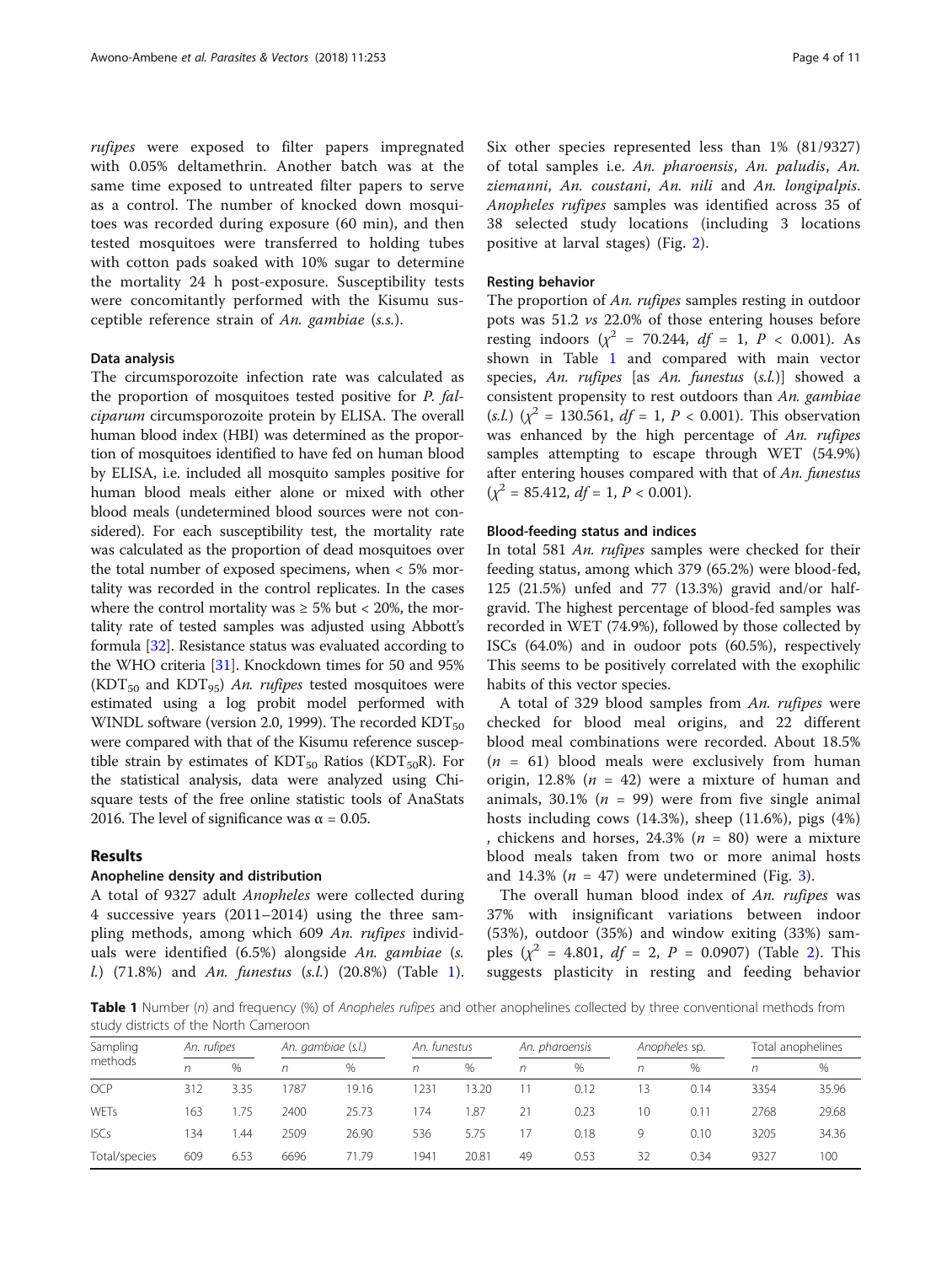<span id="page-4-0"></span>

developed by An. rufipes populations from study locations. As shown in Table [2,](#page-6-0) blood indices of each animal host also displayed variations either by vector species or by resting places.

## Malaria parasite infection

The ELISA screening for the presence of *Plasmodium* circumsporozoite protein found two positive individuals (0.39%) among 517 An. rufipes tested. This species contributed for less than 2% of the global CSP infection rate of 1.26% ( $\pm$  0.23%), dominated by An. *gambiae* (*s.l.*) (~ 90%) (Table [3](#page-6-0)).

## Status of susceptibility to deltamethrin

Between 2012 and 2015, 21 bioassays were performed (Table [4](#page-7-0)). In all, susceptibility tests were performed on a total of 1092 female An. rufipes representing 59, 198 and 835 samples from Pitoa, Garoua and Mayo Oulo health districts, respectively. The recorded  $KDT_{50}$ ,  $KDT_{95}$  and  $KDT_{50}R$  are presented in Table [4](#page-7-0) and the mortality rates in Fig. [4](#page-8-0).

Seven An. rufipes populations from six locations (Nassarao, Lounderou, Batoum, Bossoum, Kirambo and Nassarao-Be) revealed susceptible to deltamethrin (100% mortality) with  $KDT_{50}$  and  $KDT_{95}$  ranges of 5. 4–21.6 and 40.0–46.1 min respectively  $(0.57 \le$ KDT<sub>50</sub>R  $\leq$  2.27). Four An. rufipes populations in 4 different locations (Kanadi, Maboni, Doumo and Mboum aviation) showed resistance to deltamethrin (mortality from 80.8 to 88.7%), with  $KDT_{50}$  and  $KDT_{95}$  ranges of 22.6–35.2 and 37.2–80.2 min, respectively  $(2.38 \leq KDT_{50}R \leq 3.71)$ . Finally, 10 An. rufipes populations from 8 clusters (Nassarao, Batoum, Boyoum, Bocki, Matra, Banaye, Bossoum and Dourbeye) showed probable resistance (from 91.6 to 97.8% mortality) with  $KDT_{50}$  and  $KDT_{95}$  ranges of 13.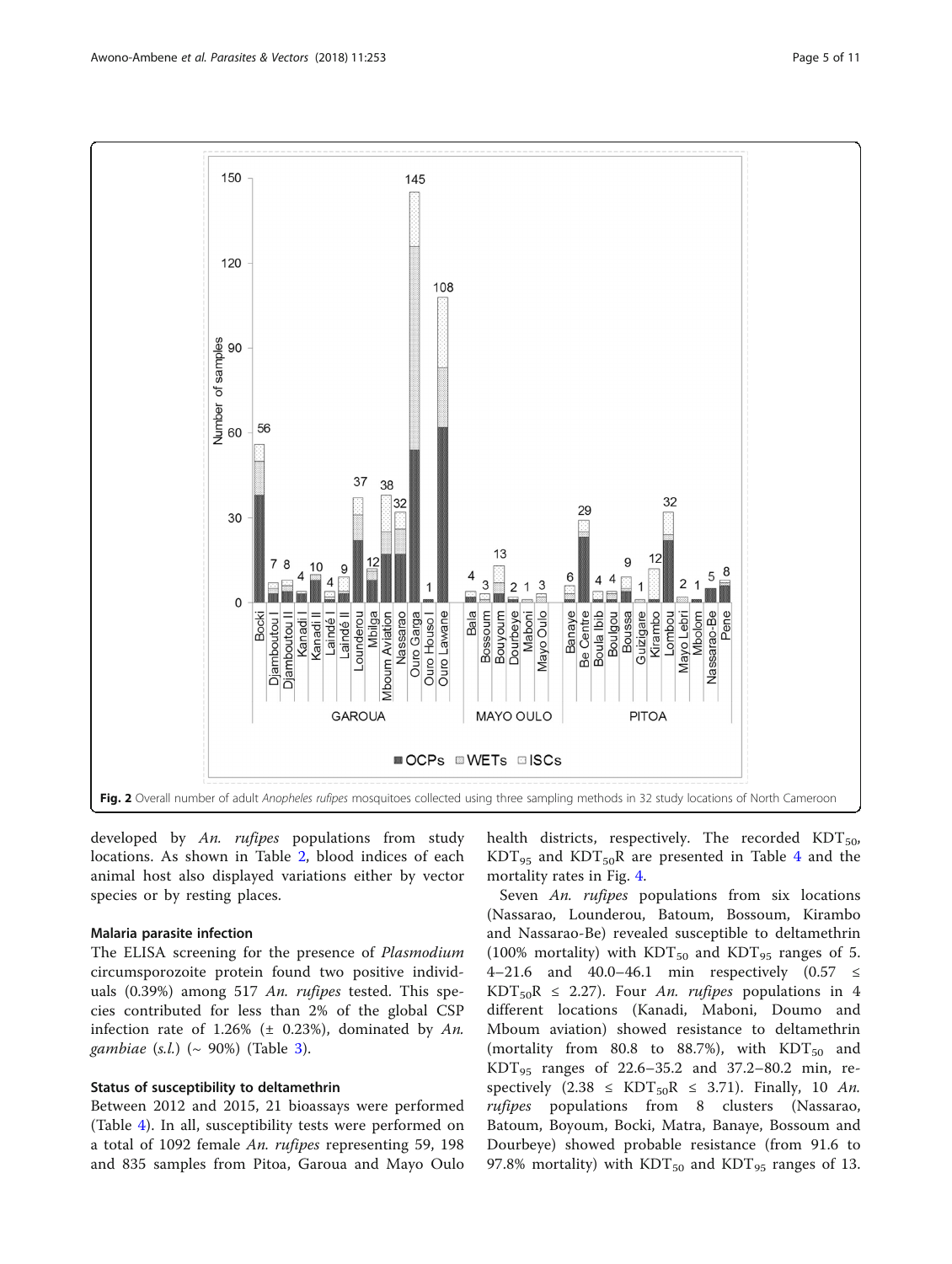<span id="page-5-0"></span>

9–30.7 and 39.7–68.7 min, respectively (1.46 ≤  $KDT_{50}R \leq 3.23$ ).

The trends in mortality rates (± standard deviation) of An. rufipes showed unpredictable variations across locations and years of collection. Deltamethrin susceptibility among populations was more distributed in 2014, with four "susceptible" populations and three remaining populations classified "probably resistant", compared with year 2013 with two susceptible populations, three ranged as "probably resistant" and three as "resistant", and year 2015 with no susceptible population out of five tested. In addition, An. rufipes populations from Nassarao (2012 and 2013), Bossoum and Batoum (2013, 2014 and 2015) displayed changes on their status from "susceptible" one year to "probably resistant" another year and vice versa.

## **Discussion**

The present paper is complimentary to a recently published paper which highlighted for the first time in Cameroon the important epidemiological role of An. rufipes in malaria transmission, with 0–0.481 infectious bites/person/night recorded in study locations [[12\]](#page-9-0). Few reports from western and southern Africa [[32](#page-9-0)–[37\]](#page-9-0) are in accordance with this recent studies conducted so far in Cameroon.

The study objective was to present additional information on An. rufipes populations from the North Cameroon with a focus on its resting and feeding behaviors as well as on its susceptibility to deltamethrin insecticide after the nationwide distribution of LLINs in Cameroon in 2011. From the study, it appeared that An. *rufipes* was widely distributed in both suburban and rural locations in the study area, concomitant with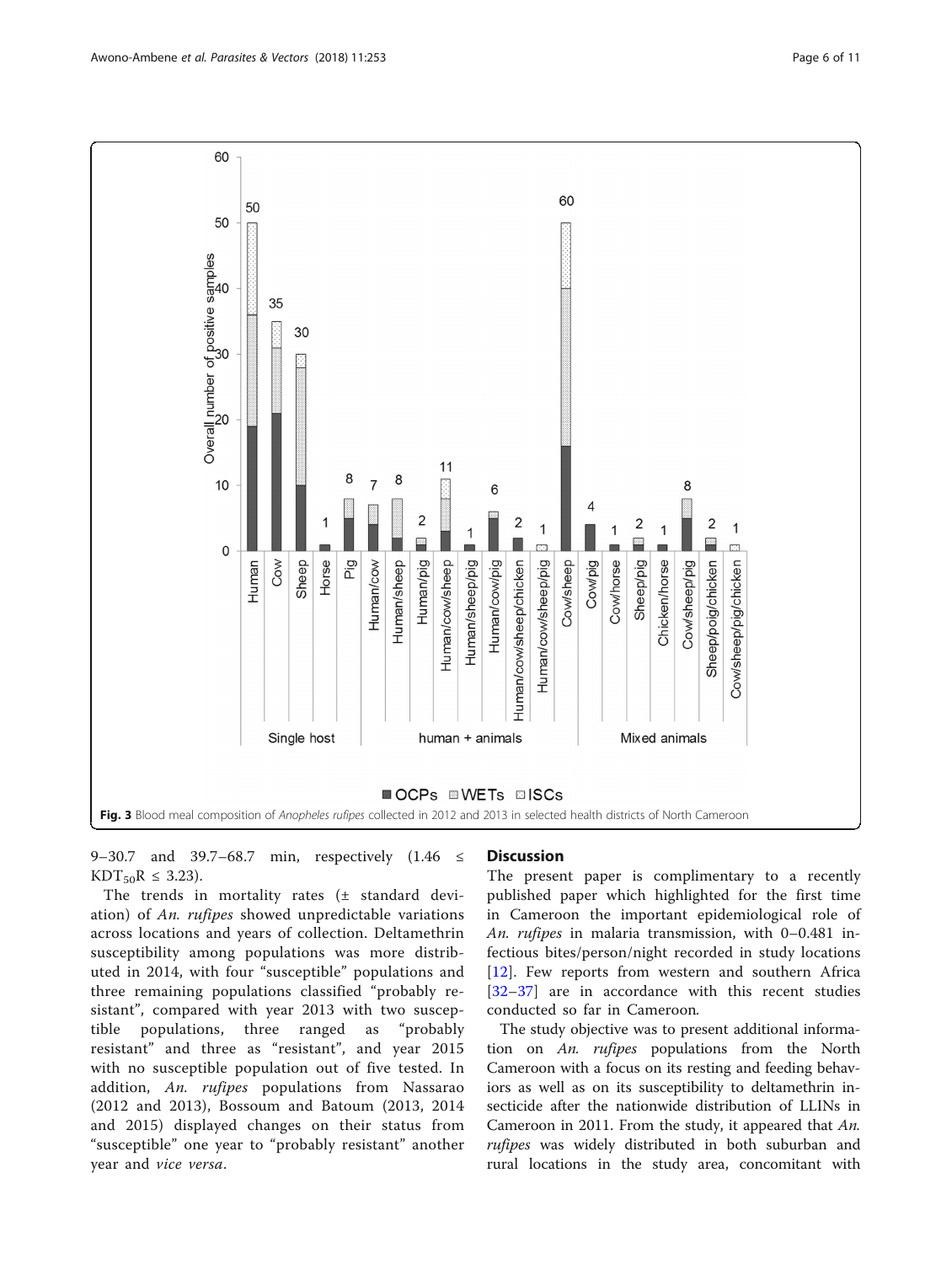| Species            | Method               | Human | Cow  | Sheep | Pig  | Chicken | Horse |
|--------------------|----------------------|-------|------|-------|------|---------|-------|
| An. rufipes        | OCP ( $n = 143$ )    | 0.35  | 0.55 | 0.41  | 0.20 | 0.03    | 0.02  |
|                    | WET ( $n = 103$ )    | 0.33  | 0.50 | 0.60  | 0.15 | 0.01    | 0.00  |
|                    | $ISC (n = 36)$       | 0.53  | 0.53 | 0.47  | 0.06 | 0.03    | 0.00  |
|                    | Total ( $n = 282$ )  | 0.37  | 0.52 | 0.49  | 0.16 | 0.02    | 0.01  |
| An. gambiae (s.l.) | OCP $(n = 236)$      | 0.62  | 0.40 | 0.40  | 0.12 | 0.03    | 0.00  |
|                    | WET ( $n = 159$ )    | 0.85  | 0.22 | 0.16  | 0.09 | 0.04    | 0.00  |
|                    | $ISC (n = 689)$      | 0.69  | 0.30 | 0.25  | 0.10 | 0.03    | 0.01  |
|                    | Total ( $n = 1084$ ) | 0.70  | 0.31 | 0.27  | 0.11 | 0.03    | 0.01  |
| An. funestus       | OCP $(n = 240)$      | 0.35  | 0.54 | 0.57  | 0.19 | 0.01    | 0.00  |
|                    | WET $(n = 25)$       | 0.36  | 0.64 | 0.40  | 0.04 | 0.08    | 0.08  |
|                    | ISC $(n = 165)$      | 0.25  | 0.44 | 0.69  | 0.16 | 0.01    | 0.02  |
|                    | Total ( $n = 430$ )  | 0.31  | 0.51 | 0.60  | 0.17 | 0.01    | 0.01  |

<span id="page-6-0"></span>Table 2 Overall human and animal blood indices of Anopheles rufipes and main anopheline species from 2011 to 2014 in North Cameroon

Abbreviation: n number tested positive (undetermined not included)

known major malaria vector species of the An. gambiae complex (An. arabiensis, An. gambiae and An. coluzzii), An. funestus (s.s.) and An. pharoensis. This composition of resting individuals of malaria vectors has been frequently reported from savanna villages in Cameroon [\[7](#page-9-0), [38\]](#page-9-0) and elsewhere in Africa [\[36](#page-9-0), [37](#page-9-0), [39](#page-10-0), [40\]](#page-10-0). This composition of resting vector populations does not necessarily reflect the relative abundance of a given species in the field; species including An. rufipes have displayed high and significant numbers of resting samples compared with that collected on human volunteers in same location in Senegal [\[39\]](#page-10-0) and Chad [[40](#page-10-0)]. Normally, Anopheles rufipes breed in various standing water bodies including marshes, pools, rice fields, river banks, temporary streams locally called "Mayos" which are also prolific, most especially for An.gambiae (s.l.) larval development.

An. rufipes was found to be highly opportunistic regarding its feeding and resting habits; this species was found to feed on a large variety of hosts including human, cows, sheep, pigs, chickens, horses and potentially other undetermined animals [\[12](#page-9-0)]. This observation was confirmed by our findings showing that, in the presence of alternative hosts, An. rufipes were less anthrophagic

than zoophagic, about 37% of it blood meals were from human while up to 50% were from animals ( $P < 0.001$ ). However, the preferred animal hosts were cows, sheep and pigs. This zoophagic propensity of An. rufipes is not uncommon and has been reported previously in the field [[17\]](#page-9-0). Meanwhile, the combination of various blood meal origins, including human and animal hosts, is not unusual and has also been reported in well-known malaria vector species such as members of the An. gambiae complex, An. funestus and An. pharoensis in Cameroon [[19,](#page-9-0) [38\]](#page-9-0) and other tropical African countries [\[41](#page-10-0)–[43](#page-10-0)].

Concerning the resting behavior, the sampling methods used have been previously applied as standards to sample mosquitoes resting around and inside human dwellings [[44](#page-10-0)–[47](#page-10-0)]. Based on this distribution in sampling methods, An. rufipes exhibited endophilic and exophilic behaviour in the study sites, consistent with flexibility observed in the local malaria vectors species An. arabiensis, An. funestus and An. pharoensis. The best example of this behavioral plasticity is the widespread African malaria vector species, Anopheles arabiensis, which is capable of adapting its feeding responses according to various situations by feeding on human outdoors or on alternative animal hosts  $[48]$  $[48]$ . Any species

Table 3 Rate of Plasmodium falciparum circumsporozoite protein positivity (CSP+) of Anopheles rufipes and other malaria vector species by sampling methods from 2011 to 2014 in North Cameroon

| Sampling method | An. rufipes |          |                     | An. gambiae (s.l.) |        |                     | An. funestus |        |                     |
|-----------------|-------------|----------|---------------------|--------------------|--------|---------------------|--------------|--------|---------------------|
|                 | Tested      | $CSP+$   | % (95% CI)          | Tested             | $CSP+$ | % (95% CI)          | Tested       | $CSP+$ | % (95% CI)          |
| <b>OCP</b>      | 258         |          | $0.39(0.34 - 0.44)$ | 1773               | 18     | $1.02(1.01 - 1.03)$ | 1223         |        | $0.25(0.24 - 0.26)$ |
| WETs            | 143         |          | $0.70(0.59 - 0.81)$ | 2386               | 26     | $1.09(1.08 - 1.10)$ | 169          | 0      |                     |
| <b>ISCs</b>     | 116         | $\Omega$ |                     | 2466               | 59     | $2.39(2.38 - 2.40)$ | 528          |        | $0.95(0.91 - 0.99)$ |
| Total           | 517         |          | $0.39(0.37 - 0.41)$ | 6625               | 103    | 1.56 (1.55-1,57)    | 1920         | 8      | $0.42(0.41 - 0.43)$ |

Abbreviation: CI confidence interval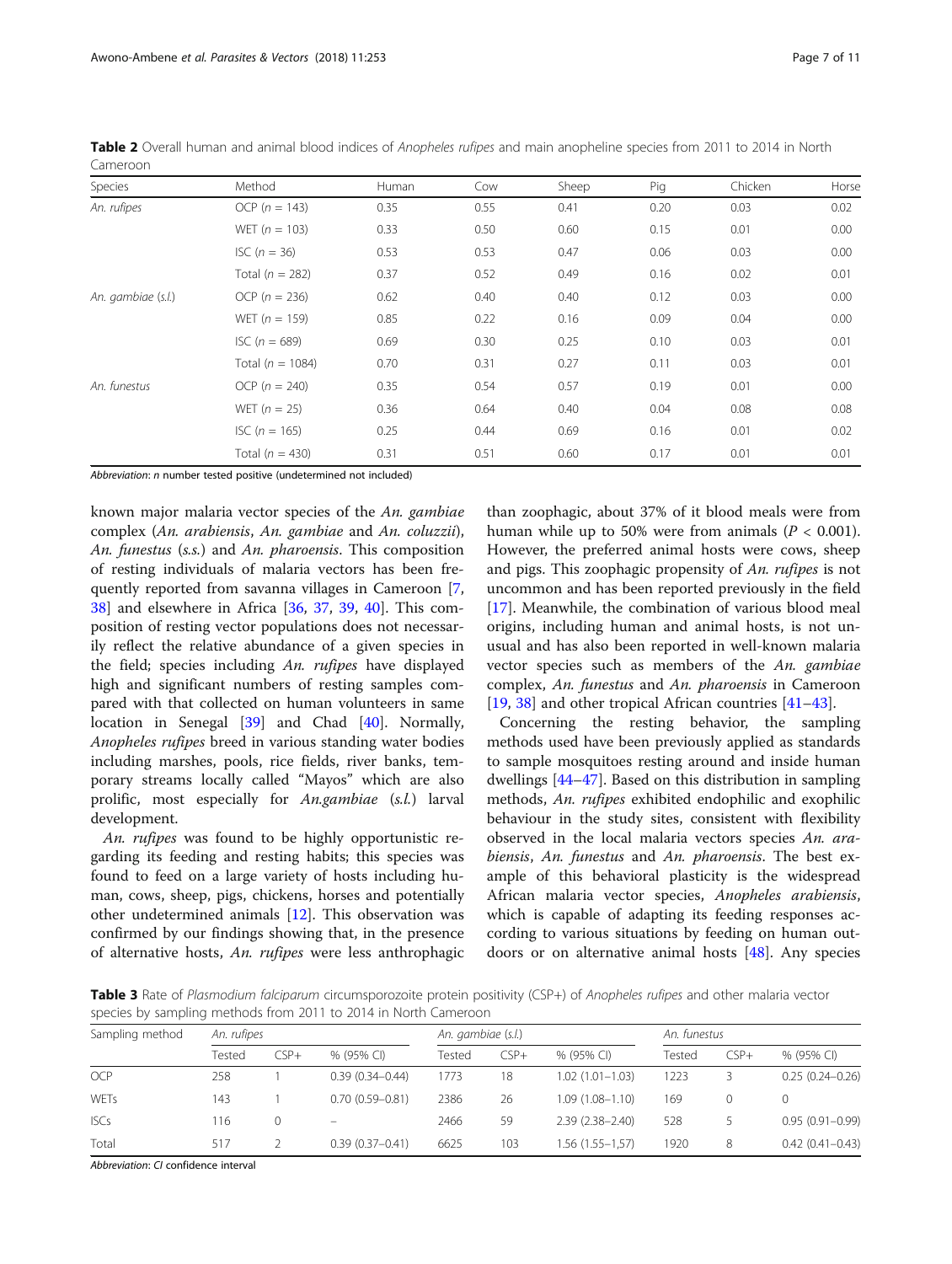<span id="page-7-0"></span>Table 4 Knockdown times (KDT<sub>50</sub> and KDT<sub>95</sub>) and KDT<sub>50</sub> ratios (KDT<sub>50</sub>R), following exposure to 0.05% deltamethrin of Anopheles rufipes (s.l.) populations from study locations of North Cameroon from 2012 to 2015

| Year | Health district | Location       | $\eta$ | KDT <sub>50</sub> (95%Cl) (min) | KDT <sub>95</sub> (95%Cl) (min) | $KDT50$ ratio | Status    |
|------|-----------------|----------------|--------|---------------------------------|---------------------------------|---------------|-----------|
| 2012 | Garoua          | <b>NAS</b>     | 48     | 17.5 (15.4-19.4)                | 42.0 (36.5-51.0)                | 1.84          | S         |
| 2013 | Garoua          | Kanadi         | 22     | $22.6(20.3-25.0)$               | 37.2 (34.2-46.5)                | 2.38          | R         |
|      |                 | Lounderou      | 28     | $21.6(19.1 - 24.0)$             | 40.2 (34.9-47.9)                | 2.27          | S         |
|      |                 | Mboum Aviation | 26     | 35.2 (31.7-38.6)                | 70.2 (60.6-87.9)                | 3.71          | R         |
|      |                 | Nassarao       | 12     | 24.6 (21.2-28.2)                | 39.8 (33.6-54.7)                | 2.59          | <b>SR</b> |
|      | Mayo Oulo       | Batoum         | 80     | 21.3 (19.3-23.2)                | 54.5 (48.3-63.7)                | 2.24          | <b>SR</b> |
|      |                 | Bossoum        | 32     | 21.5 (18.2-24.5)                | 53.0 (44.5-69.1)                | 2.26          | S         |
|      |                 | Boyoum         | 87     | 25.0 (23.4-26.6)                | 55.9 (50.6-63.4)                | 2.63          | <b>SR</b> |
|      |                 | Maboni         | 51     | 32.4 (29.7-35.5)                | 80.2 (68.2-100.4)               | 3.41          | R         |
| 2014 | Garoua          | Bocki          | 62     | $21.9(20.1 - 23.7)$             | 48.3 (43.0-56.2)                | 2.31          | <b>SR</b> |
|      | Mayo Oulo       | Batoum         | 107    | $9.9(9.0-10.7)$                 | 27.0 (24.1-30.9)                | 1.04          | S         |
|      |                 | Bossoum        | 43     | 18.0 (15.2-20.5)                | 39.4 (34.0-48.7)                | 1.90          | S         |
|      |                 | Matra          | 90     | 21.2 (19.8-22.7)                | 51.3 (46.2-58.4)                | 2.23          | <b>SR</b> |
|      | Pitoa           | Banaye         | 20     | $13.9(8.3 - 18.1)$              | 39.7 (31.2-61.0)                | 1.46          | <b>SR</b> |
|      |                 | Kirambo        | 26     | $10.5(4.6 - 15.7)$              | 41.5 (30.8-63.2)                | 1.11          | S         |
|      |                 | Nassarao-Be    | 13     | $5.4(0.8-10.9)$                 | 46.1 (25.5-174.8)               | 0.57          | S         |
| 2015 | Mayo Oulo       | Batoum         | 21     | $27.5(24.1-31.2)$               | 60.1 (49.9-80.5)                | 2.90          | <b>SR</b> |
|      |                 | Bossoum        | 67     | $23.7(22.1 - 25.4)$             | 49.1 (44.3-56.1)                | 2.50          | <b>SR</b> |
|      |                 | Boyoum         | 89     | 28.0 (26.2-29.8)                | 65.1 (58.4-74.5)                | 2.95          | <b>SR</b> |
|      |                 | Doumo          | 97     | 26.6 (21.4-23.8)                | 45.4 (41.7-50.3)                | 2.80          | R         |
|      |                 | Dourbeye       | 71     | 30.7 (28.3-33.0)                | 68.7 (60.8-80.8)                | 3.23          | <b>SR</b> |

Abbreviations: n number tested, CI confidence interval, S susceptible, SR suspected resistance to be confirmed, R resistance

with such behavioural heterogeneity in the field should be regarded as a potential target for the control of residual malaria parasite transmission [\[49](#page-10-0)].

More importantly, two An. rufipes specimens were found positive for CSP, one from Ouro Lawane in 2013 ( $n = 38$ ) and one from Lombou in 2014 ( $n =$ 17). This finding confirms the ability of this species to carry human malaria parasites, as it has been also demonstrated in a parallel study on transmission profiles carried out in the same locations [[12\]](#page-9-0). This further observation is remarkable since several authors ranked this species as zoophilic, with very little or no epidemiological importance in some areas. The screening of the presence of malaria infection in mosquitoes was continuously improved since the first evidence of sporozoites in a single An. rufipes specimen 60 years ago to date with the detection of parasite antigens by ELISA and PCR methods. These advanced techniques frequently detect as positive for Plasmodium sporozoites several species that are not considered vectors, and provide little indication of the transmission ability of such species [[50](#page-10-0)–[54\]](#page-10-0). Based on these observations, An. *rufipes* could henceforth be considered as a potential vector in North Cameroon, indicating that it should also be considered during monitoring along with other malaria vector species of the vectorial system.

Furthermore, by assessing for the first time the susceptibility of An. rufipes populations to deltamethrin, one of the common pyrethroid insecticides used in LLINs distributed nationwide in 2011 and in 2016 in Cameroon, we observed that mortality rates were highly variable depending on the location and time point. The distribution of confirmed or suspected resistance in 12 of the 15 tested An. rufipes populations is indicative of the development of phenotypic resistance to pyrethroids in the three surveyed health districts. In addition to previous reports on pyrethroid resistance in members of the An. gambiae complex from the same locations [[19,](#page-9-0) [55](#page-10-0), [56\]](#page-10-0), these data highlight the extent of insecticide resistance in potential malaria vector populations from North Cameroon. This is the first report of pyrethroid resistance in An. rufipes from Cameroon, which may have a potential impact on the efficacy of LLINs in study health districts. Insecticide resistance in  $An.$  rufipes populations and other vector species of An. gambiae complex and An. funestus group from this region should therefore be hence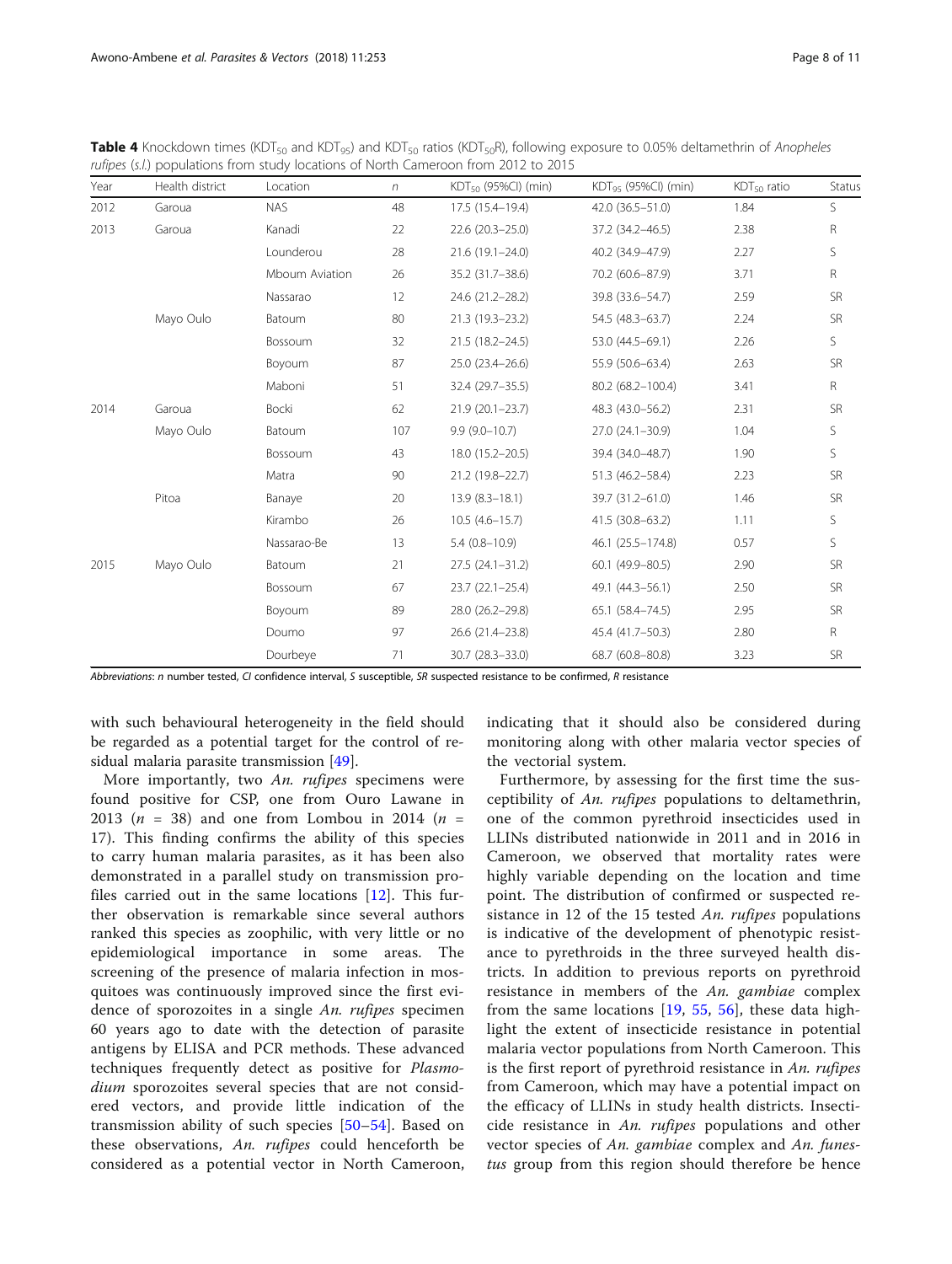<span id="page-8-0"></span>

monitored according to the new WHO guidelines [[57](#page-10-0)], in order to guide comprehensive and data-driven planning and implementation of vector control.

## Conclusions

The current study gathered relevant information on the resting and feeding behavior and deltamethrin susceptibility of An. *rufipes* populations from North Cameroon relative to other malaria vectors, and confirmed that this species may have a potential role in local malaria epidemiology. The findings indicate that An. rufipes should be considered in monitoring programs for malaria vectors in North Cameroon, and potentially throughout the tropical domain of African countries.

## Abbreviations

CSP: circumsporozoite protein; ELISA: enzyme-linked immunosorbent assay; ISCs: indoor spraying catches; KDT: knockdown times; LLINs: long-lasting insecticidal treated nets; OCPs: outdoor clay pots; WETs: window exit traps; WHO: World Health Organization

#### Acknowledgements

The authors acknowledge administrative and health authorities for their assistance during field collections as well as populations in the study locations of Garoua, Pitoa and Mayo Oulo Health Districts for their collaboration.

#### Funding

This study received financial support from the Bill and Melinda Gates Foundation (Grant Number: 48499101). This research forms part of a multicountry study coordinated by the Global Malaria Programme of the World Health Organization.

#### Availability of data and materials

Data supporting the conclusions of this article are included within the article. The datasets generated and material analyzed during the current study are available at the OCEAC Research Institute of Yaounde, No. 888 Road 2003 Yaounde 2, Cameroon under the responsibility of the corresponding author.

### Authors' contributions

PAA, JE, EF, TBK, APM, MJD and JB conceived and planned the study and its design. PAA, JE, CN, WEE, MCP, ESM, LRM, JCT and SP monitored the field and laboratory studies. PAA and JE drafted the manuscript, analyzed and interpreted the data. CAN, TBK, APM, MJD and JB reviewed and helped write the manuscript. All authors read and approved the final manuscript.

#### Ethics approval and consent to participate

Access to houses and bedrooms for mosquito collections was subject to approval from household owners and community leaders. An ethical clearance was obtained from the National ethics committee of Cameroon under the reference number FWA IRB00001954 and approved through the authorization number 102/CNE/SE/09.

#### Consent for publication

Not applicable.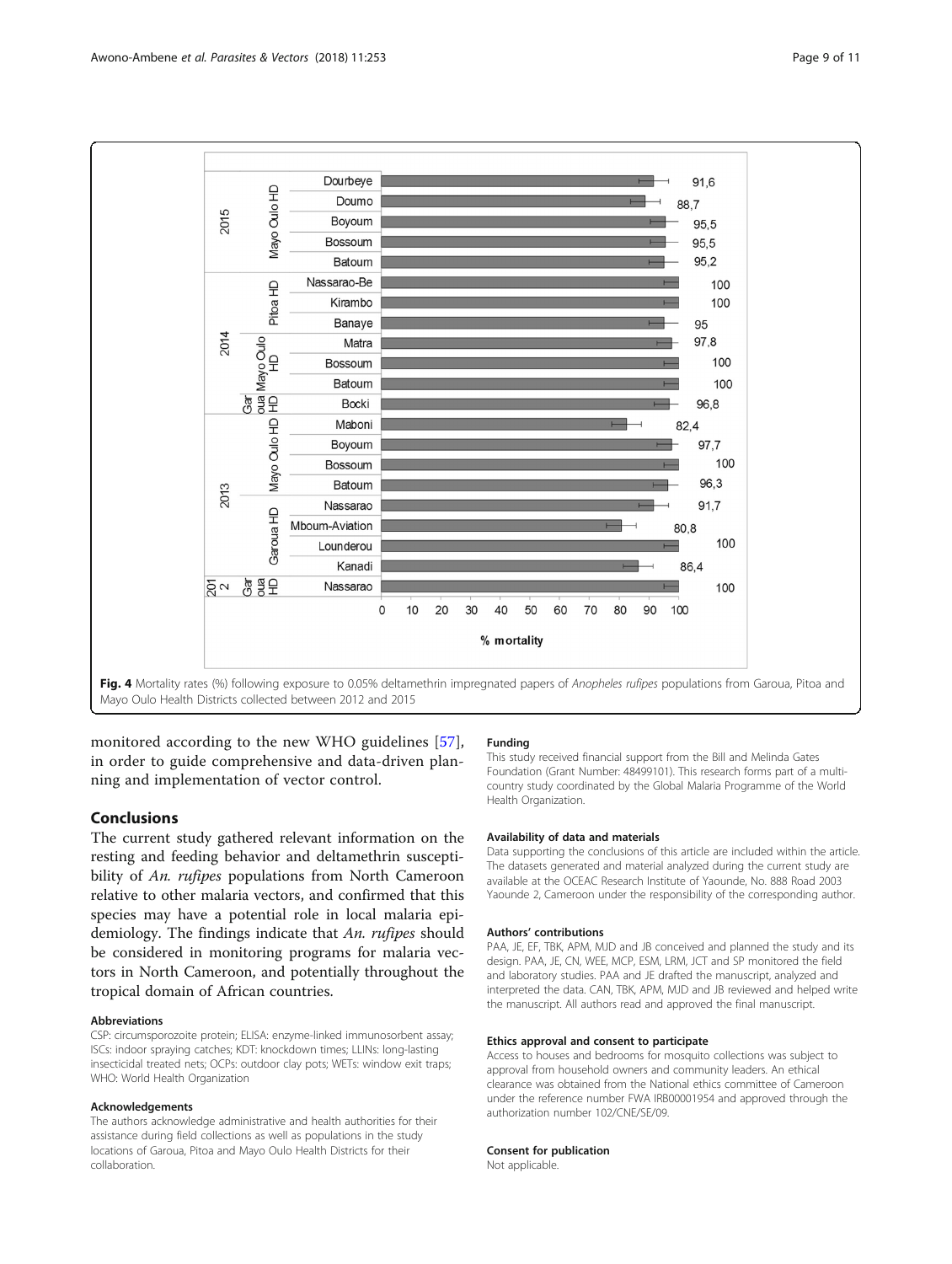#### <span id="page-9-0"></span>Competing interests

The authors declare that they have no competing interests.

### Publisher's Note

Springer Nature remains neutral with regard to jurisdictional claims in published maps and institutional affiliations.

#### Author details

<sup>1</sup>Research Institute of Yaounde (IRY), Organization de Coordination pour la lutte contre les Endémies en Afrique Centrale (OCEAC), B.P. 288, Yaoundé, Cameroon. <sup>2</sup>Department of Biological Sciences, Faculty of Medicine and Pharmaceutical Sciences, University of Douala, P.O. Box 2701, Douala, Cameroon. <sup>3</sup>Faculty of Sciences, University of Douala, P.O. Box 2701, Douala, Cameroon. <sup>4</sup> Ecole des Sciences de la Santé, Université Catholique d'Afrique Centrale, B.P. 1110, Yaoundé, Cameroon. <sup>5</sup>Faculty of Sciences, University of Yaoundé I, P.O. Box 812, Yaounde, Cameroon. <sup>6</sup>National Malaria Control Programme, Ministry of Public Health, P.O. Box 14386, Yaoundé, Cameroon. 7 The African Leaders Malaria Alliance (ALMA), 3 Barack Obama Drive, P.O. Box 70198, 11101 Dar es Salaam, Tanzania. <sup>8</sup>Global Malaria Programme, World Health Organization, Avenue Appia, Geneva, Switzerland. <sup>9</sup>Department of Vector Biology, Liverpool School of Tropical Medicine, Pembroke Place, Liverpool L3 5QA, UK. <sup>10</sup>National Reference Unit for Vector Control, The Biotechnology Center, University of Yaoundé I, P.O. Box 3851-Messa, Yaoundé, Cameroon.

### Received: 3 November 2017 Accepted: 25 March 2018 Published online: 18 April 2018

#### References

- 1. Hervy JF, Le Goff G, Geoffroy B, Herve JP, Manga L, Brunhes J. Les Anophèles de la région afro tropicale. Paris: ORSTOM Editions; 1998.
- 2. WHO. World malaria report 2017. Geneva: World Health Organization; 2017.
- 3. Institut National de la Statistique. Annuaire Statistique du Cameroun. Yaounde: INS; 2015;7:119–78.
- 4. MINSANTE. Plan stratégique National de lutte contre le paludisme au Cameroun 2014 –2018. Yaounde: Ministry of Health; 2016.
- 5. Coetzee M, Hunt RH, Wilkerson R, Della Torre A, Coulibaly MB, Besansky NJ. Anopheles coluzzii and Anopheles amharicus, new members of the Anopheles gambiae complex. Zootaxa. 2013;3619:246–74.
- 6. Fontenille D, Wandji S, Djouaka R, Awono-Ambene HP. Anopheles hancocki, vecteur secondaire du paludisme au Cameroun. Bull Liais Doc OCEAC. 2000; 33:23–6.
- 7. Antonio-Nkonjio C, Kerah CH, Simard F, Awono-Ambene P, Chouaibou M, Tchuinkam T, et al. Complexity of malaria vectorial system in Cameroon: contribution of secondary vectors to malaria transmission. J Med Entomol. 2006;43:1215–21.
- Awono-Ambene HP, Antonio Nkondjio C, Toto JC, Ndo C, Etang J, Fontenille D, et al. Epidemiological importance of the Anopheles nili group of malaria vectors in equatorial villages of Cameroon, Central Africa. Sci Med Africa. 2009;1:13–20.
- Brunhes J, Le Goff G, Geoffroy B. Afro-tropical anopheline mosquitoes. III. Description of three new species: Anopheles carnevalei sp. nov., An. hervyi sp. nov., and An. dualaensis sp. nov., and resurrection of An. rageaui Mattingly & Adam. J Am Mosq Control Assoc. 1999;15:552–8.
- 10. Awono-Ambene HP, Kengne P, Simard F, Antonio-Nkondjio C, Fontenille D. Description and bionomics of Anopheles (Cellia) ovengensis (Diptera: Culicidae), a new malaria vector species of the Anopheles nili group from south Cameroon. J Med Entomol. 2004;41:561–8.
- 11. Tabue RN, Nem T, Atangana J, Bigoga JD, Patchoke S, Tchouine F, et al. Anopheles ziemanni a locally important malaria vector in Ndop health district, North west region of Cameroon. Parasit Vectors. 2014;7:262.
- 12. Tabue RN, Awono-Ambene HP, Etang J, Atangana J, Antonio-Nkondjio C, Toto JC, et al. Role of Anopheles (Cellia) rufipes (Gough, 1910) and other local anophelines in human malaria transmission in the northern savannah of Cameroon: a cross sectional survey. Parasit Vectors. 2017;10:22.
- 13. Etang J, Manga L, Chandre F, Guillet P, Fondjo E, Mimpfoundi R, et al. Insecticide susceptibility status of Anopheles gambiae s.l. (Diptera: Culicidae) in the Republic of Cameroon. J Med Entomol. 2003;40:491–7.
- 14. Etang J, Manga L, Toto JC, Guillet P, Fondjo E, Chandre F. Spectrum of metabolic-based resistance to DDT and pyrethroids in Anopheles gambiae s. l. populations from Cameroon. J Vector Ecol. 2007;32:123–33.
- 15. Nwane P, Etang J, Chouaibou M, Toto JC, Kerah-Hinzoumbé C, Mimpfoundi R, et al. Trends in DDT and pyrethroid resistance in Anopheles gambiae s.s. populations from urban and agro-industrial settings in southern Cameroon. BMC Infect Dis. 2009;9:163.
- 16. Nwane P, Etang J, Chouaibou M, Toto JC, Mimpfoundi R, Simard F. Kdrbased insecticide resistance in Anopheles gambiae s.s. populations in Cameroon: spread of the L1014F and L1014S mutations. BMC Res Notes. 2011;4:463.
- 17. Gillies MT, De Meillon B. The Anophelinae of Africa south of the Sahara (Ethiopian Zoogeographical Region). Johannesburg: South African Institute for Medical Research Institute; 1968. no. 54.
- 18. Menze BD, Riveron JM, Ibrahim SS, Irving H, Antonio-Nkondjio C, Awono-Ambene PH, et al. Multiple insecticide resistance in the malaria vector Anopheles funestus from Northern Cameroon is mediated by metabolic resistance alongside potential target site insensitivity mutations. PLoS One. 2016;11:e0163261.
- 19. Etang J, Pennetier C, Piameu M, Bouraima A, Chandre F, Awono-Ambene P, et al. When intensity of deltamethrin resistance in Anopheles gambiae s.l. leads to loss of long-lasting insecticidal nets bio-efficacy: a case study in north Cameroon. Parasit Vectors. 2016;9:132.
- 20. Service MW. Mosquito ecology: field sampling methods. 2nd ed. London: Chanman & Hall: 1993.
- 21. Odiere M, Bayoh MN, Gimnig J, Vulule J, Irungu L, Walker E. Sampling outdoor, resting Anopheles gambiae and other mosquitoes (Diptera: Culicidae) in western Kenya with clay pots. J Med Entomol. 2007;44:14–22.
- 22. Lardeux F, Loayza P, Bouchite B, Chavez T, Host choice and human blood index of Anopheles pseudopunctipennis in a village of the Andean valleys of Bolivia. Malar J. 2007;6:8.
- 23. Muirhead-Thomson RC. The effects of houses praying with pyrethrum and with DDT on Anopheles gambiae and Anopheles melas in West Africa. Bull Entomol Res. 1947;38:449–64.
- 24. Muirhead-Thomson RC. Studies on Anopheles gambiae and Anopheles melas in and around Lagos. Bull Entomol Res. 1948;38:527–58.
- 25. Gimba UN, Idris HS. Morphological identification and distribution of Anopheles species in Gwagwalada Town, F.C.T, Nigeria. Int J Environ Sci Toxic Res. 2014;2(10):210–6.
- 26. Fanello C, Santolamazza F, Della TA. Simultaneous identification of species and molecular forms of the Anopheles gambiae complex by PCR-RFLP. Med Vet Entomol. 2002;16:461–4.
- 27. Burkot TR, Williams JL, Schneider I. Identification of Plasmodium falciparum infected mosquitoes by a double antibody enzyme linked immunosorbent assay. Am J Trop Med Hyg. 1984;33:783–8.
- Wirtz RA, Zavala F, Charoenvit Y, Campbell GH, Burkot TR, Schneider I, et al. Comparative testing of Plasmodium falciparum sporozoite monoclonal antibodies for ELISA development. Bull World Health Organ. 1987;65:39–45.
- 29. Beier JC, Perkins PV, Wirtz RA, Koros J, Diggs D, Gargam TPII, et al. Blood meal identification by direct enzyme-linked immunosorbent assay (ELISA) tested on Anopheles (Diptera: Culicidae) in Kenya. J Med Entomol. 1988;25:9–16.
- 30. Abbott WS. A method of computing the effectiveness of an insecticide. J Econ Entomol. 1925;18:265–7.
- 31. WHO. Test procedures for insecticide resistance monitoring in malaria vector mosquitoes. Geneva: World Health Organization; 2013.
- 32. Gelfand HM. Natural malaria infection in Anopheles rufipes (Gough). J Trop Med Hyg. 1947;50(8):159–60.
- 33. Holstein M. Un nouveau vecteur du paludisme en AOF: Anopheles rufipes Gough 1910. Off Rech Sci D'Outre-Mer. 1949;379:1–143.
- 34. De Meillon B. Species and varieties of malaria vectors in Africa and their bionomics. Bull WHO. 1951;4:419–41.
- 35. Holstein MH. Note sur l'épidémiologie du paludisme en Afrique-Occidentale Française. Bull WHO. 1951;4:463–73.
- 36. Da DF, Diabaté A, Mouline K, Lefèvre T, Awono-Ambene HP, Ouédraogo JB, et al. Anopheles rufipes remains a potential malaria vector after the first detection of infected specimens in 1960 in Burkina Faso. J Infect Dis Ther. 2013;1:112.
- 37. Lobo NF, St. Laurent B, Sikaala CH, Hamainza B, Chanda J, Chinula D, et al. Unexpected diversity of Anopheles species in Eastern Zambia: implications for evaluating vector behavior and interventions using molecular tools. Sci Rep. 2015;5:17952.
- 38. Antonio-Nkondjio C, Atangana J, Ndo C, Awono-Ambene P, Fondjo E, Fontenille D, et al. Malaria transmission and rice cultivation in Lagdo, northern Cameroon. Trans R Soc Trop Med Hyg. 2008;102(4):352–9.